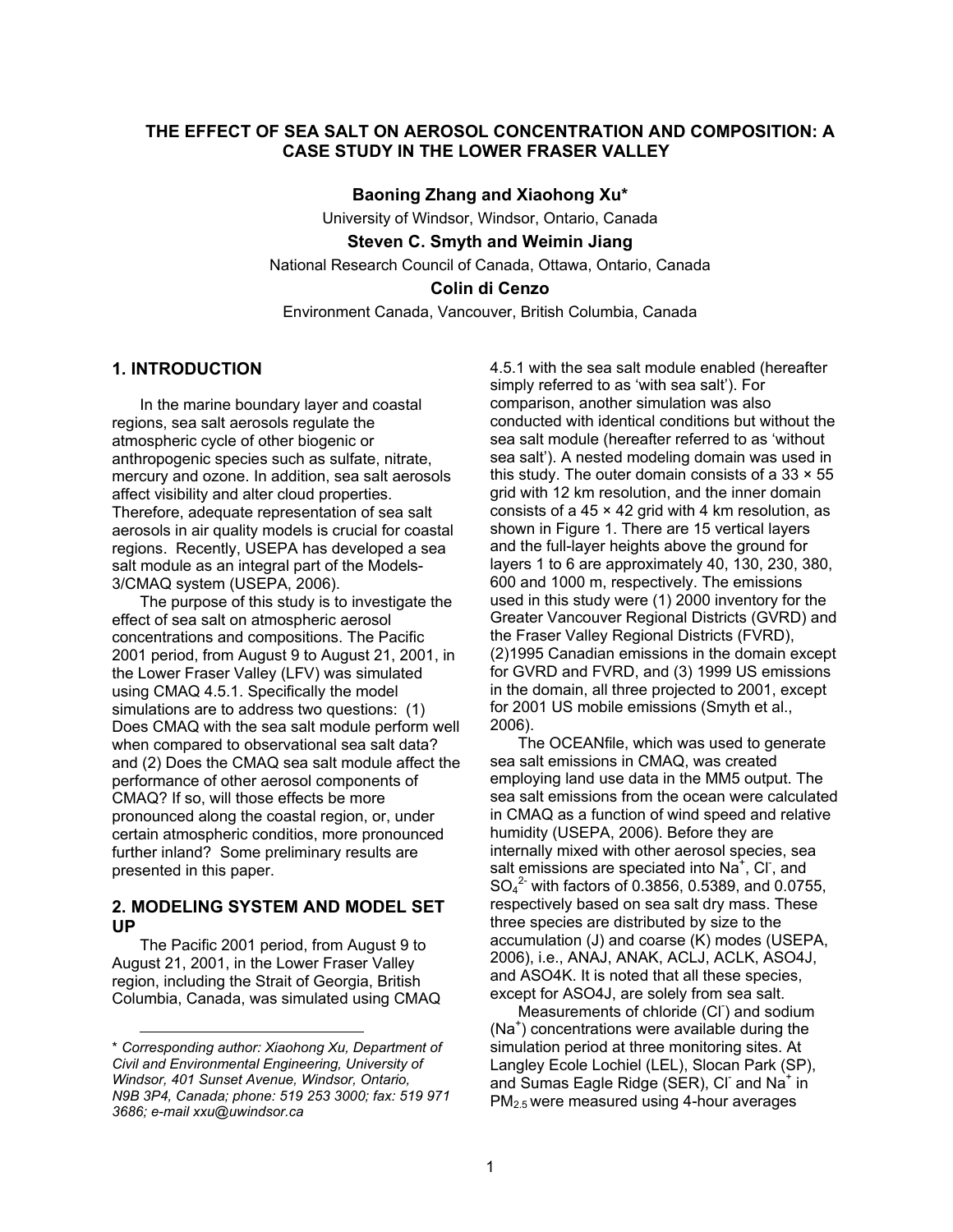during the day and an 8-hour average overnight, i.e. 6:00-10:00, 10:00-14:00, 14:00-18:00, 18:00- 22:00, and 22:00-6:00 in PDT. In addition, at LEL and SP, CI and Na<sup>+</sup> in all 12 size bins were also reported as twice daily ten-hour averages, i.e. 09:00-19:00 and 21:00-07:00 in PDT. The simulation results were averaged in the same manner as mentioned above. The mass concentration measurements of of  $PM<sub>2.5</sub>$  were available at LEL, SP, T12, T20, and T31 while its major inorganic aerosol components, including sulfate (ASO4), ammonium (ANH4), and nitrate (ANO3), were available at LEL and SP. The processed measurements at these five sites by Smyth et al. (2006) were used in this study.

The simulated total PM is a summation of all aerosol species in Aitken (I), J, and K modes in CMAQ, except for water. The simulated  $PM<sub>2.5</sub>$ concentration without water was calculated in CMAQ following the scheme of Jiang et al (2006).



Figure 1. The inner simulation domain with measurement sites, black grids representing the open sea water area in the OCEANfile.

## **3. RESULTS AND DISCUSSION**

#### *3.1 Sea Salt Emission*

Hourly sea salt emissions were obtained from the diagnostic sea salt emission file in CMAQ output. Figure 2a shows the time-averaged total sea salt (TSS) emissions during the simulation period. As shown in the figure, the emissions are stronger in the centers of the northern and southern ends of the Strait of Georgia. Figure 2b depicts emissions at 7:00 am August 10, 2001 (PDT) when high sea salt emissions of 7-8 kg/hour/grid were predicted.

The sea salt mass is a summation of six species, i.e. ANAJ, ACLJ, ASO4J, ANAK, ACLK, and ASO4K. Note that ASO4J here is only from sea salt. The emitted amounts of total sea salt and all six species exhibited diurnal variations with the maximum occurring mostly at early morning hours (not shown here). More than 90% of the sea salt mass was in the coarse mode ANAK and ACLK. The mass of ANAJ, ACLJ, ASO4J, and ASO4K accounted for 0.4%, 0.6%, 0.08%, and 7.5% in sea salt mass, respectively.



Figure 2. (a) Time-averaged TSS emissions during the simulation period, (b) TSS emissions at 7:00am August 10, 2001 (PDT).

#### *3.2 Spatial Distribution of Sea Salt*

The average sea salt concentration over the Strait of Georgia during the simulation period was 1.0  $\mu$ g/m<sup>3</sup>. Figure 3 shows the distribution of sea salt represented by the concentration isosurface of 0.2  $\mu$ g/m<sup>3</sup>, which is 20% of the base value of 1.0 µg/m<sup>3</sup>, under strong vertical mixing (Fig 3a), and strong advection conditions (Fig 3b), respectively. Sea salt aerosol can be transported up to 950 m vertically (Fig 3a), i.e. within the sixth model layer at 7:00 am August 16 (PDT), and transported horizontally beyond the southern and eastern boundaries of the domain (Fig 3b) at 4:00 am August 17 (PDT). Figure 4 shows the isosurface of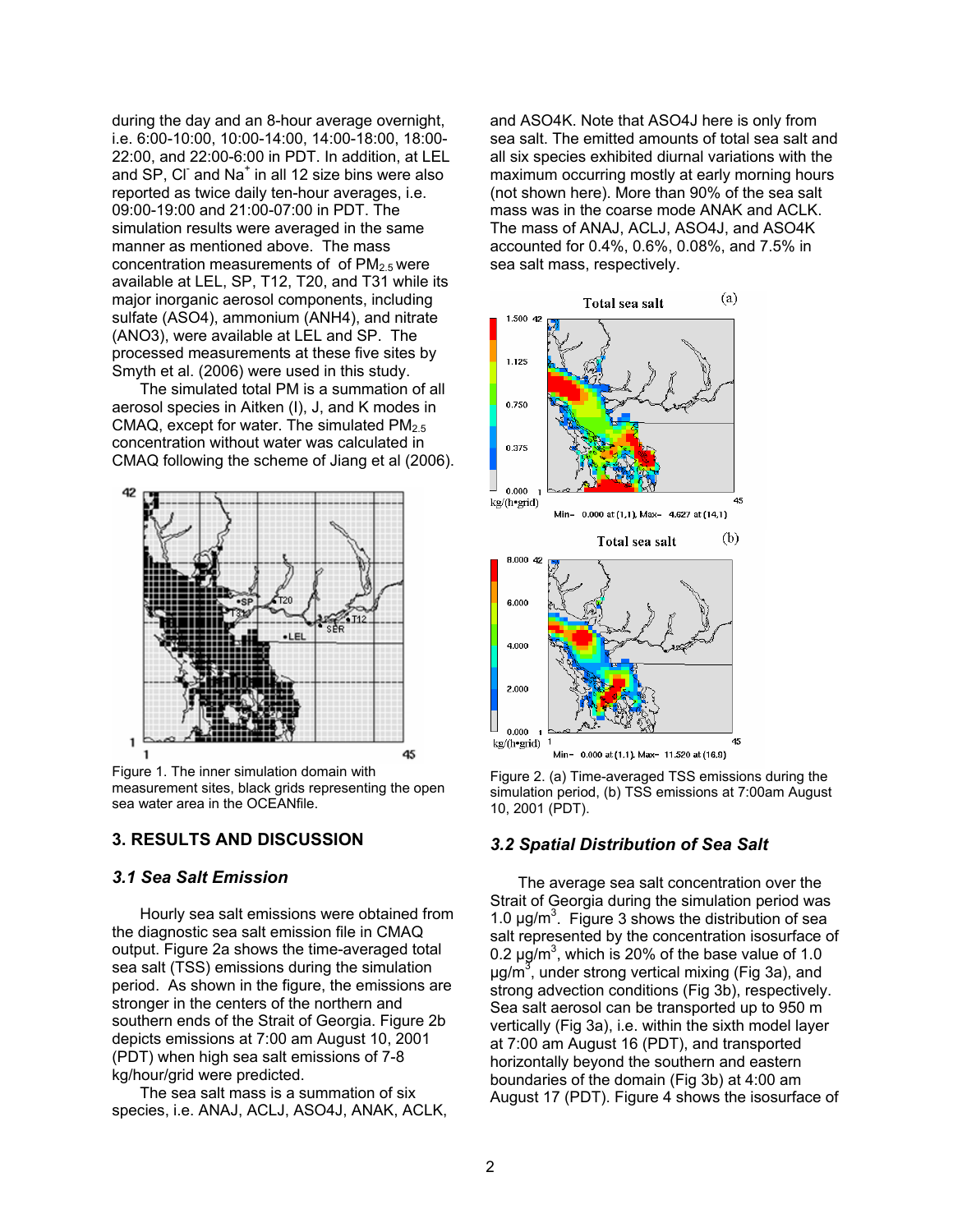

Figure 3. The distribution of sea salt aerosol, represented by the concentration isosurface of 0.2 µg/m<sup>3</sup> under (a) strong vertical mixing conditions, and (b) strong horizontal advection conditions. The vertical extension of the display box is approximately 1600 m.

0.2  $\mu$ g/m<sup>3</sup> for time-averaged sea salt concentrations, when wind direction was southwest (hereafter referred to as on-shore winds). There were 166 hours of on-shore winds during the simulation period. Considering timeaveraged values with on-shore winds, the sea salt aerosol concentration decreased by approximately 80% over areas 20 km inland from those over coastal areas and at heights of 450 m (i.e. within the fifth model layer) from those at the surface.

## *3.3 Effect of Sea Salt Module on Modeled PM2.5 and Total PM*

The relative change of concentrations, i.e.  $(C_{\text{with season}} - C_{\text{without season}})/C_{\text{without season}}$ \*100%, was calculated to analyze the effect of sea salt on mass concentrations of  $PM_{2.5}$  and total PM. Here,  $C_{\text{with season}}$  is the concentration of  $PM_{2.5}$  or total PM with sea salt, and C without seasalt is the concentration of  $PM<sub>2.5</sub>$  or total PM without sea salt. Figure 5a shows the time-averaged relative change of  $PM<sub>2.5</sub>$ with on-shore winds. Compared to the simulation result without sea salt, the time-averaged  $PM<sub>2.5</sub>$ concentration increased by less than 1.7% over the Strait and the surrounding areas due to sea



Figure 4. Time-averaged distribution of sea salt aerosol with on-shore winds, represented by the isosurface of 0.2  $\mu$ g/m<sup>3</sup> of time-averaged concentrations, in (a) vertical and (b) horizontal directions. The vertical extension of the display box is approximately 1600 m.

salt addition, and decreased further inland likely due to chemical reactions associated with sea salt. The detailed chemistry in both gaseous and aerosol phases is under investigation and will be reported in another paper.

Figure 5b shows the relative change at 1:00 am August 17, 2001 (PDT), when high values of relative change were predicted over the Strait and the coastal regions. The relative change of  $PM<sub>2.5</sub>$ shown in Figure 5b exhibits a similar pattern as in Figure 5a. While  $PM<sub>2.5</sub>$  increased over the Strait and the surrounding areas, the concentrations decreased in some inland grid by as much as 6%.

Figure 6a shows the time-averaged relative change of total PM with on-shore winds. The concentration of total PM increased at nearly all grids. The time-averaged total PM increased mostly by 8-10% over the Strait and the concentration increased less in the costal regions and further inland. The relatively large increase in total PM was mainly due to the addition of ANAK and ACLK, which accounted for >90% of sea salt mass. In contrast, relatively smaller changes were observed in  $PM<sub>2.5</sub>$ , since sea salt components in J mode, i.e. ANAJ, ACLJ, and ASO4J, accounted for <2% of sea salt mass.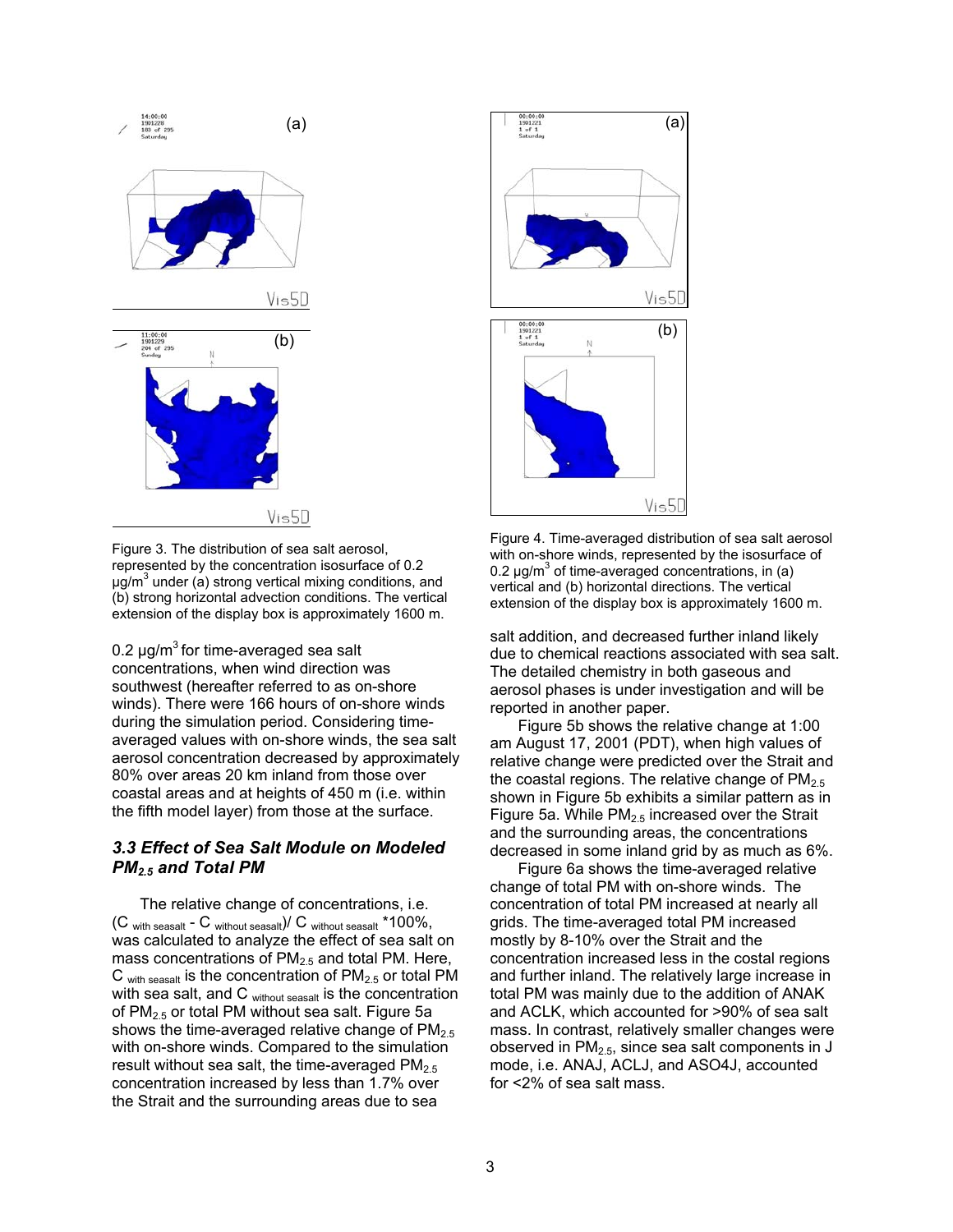

Figure 5. (a) Time-averaged relative change of  $PM_{2.5}$ with on-shore winds, and (b) relative change at 1:00 am August 17, 2001 (PDT) in the surface layer (0-40m).

Figure 6b shows the relative change in total PM at 1:00 am August 17, 2001 (PDT), when high values of relative change were predicted over the Strait and surrounding areas. The overall spatial pattern is similar to that in Figure 6a. However, the area with relatively higher increases, at the southern end of the Strait, was larger.

### *3.4 Model Performance Evaluation*

#### **3.4.1 Sea salt concentrations**

 Figure 7 shows the model-measurement comparison of CI and Na<sup>+</sup> at SP. It shows similar time variation patterns most of the time between modeled and observed CI and Na<sup>+</sup> in total PM. However, the model was not able to reproduce the peak concentrations for CI and Na<sup>+</sup> in both  $PM_{2.5}$ and total PM, especially for Na<sup>+</sup>. Table 1 lists the



#### Laver 1 Total PM  $(b)$



Figure 6. (a) Time-averaged relative change of total PM with on-shore winds, and (b) relative change of total PM at 1:00 am August 17 (PDT), in the surface layer (0- 40m).

measured and modeled means, correlation coefficient (r), mean bias (MB), normalized mean bias (NMB), mean error (ME), and normalized mean error (NME) at LEL, SP, and SER. Except for 4-hour CI in  $PM_{2.5}$  at LEL, the modeled means were lower than measured means for CI and  $Na<sup>+</sup>$ (especially for Na<sup>+</sup>), indicating model underprediction. The r values are in the range of 0.19-  $0.73$ , except for 12-hour Na $^+$  in total PM at LEL and SP as well as 4-hour Na<sup>+</sup> in  $PM_{2.5}$  at SER (<0.1), indicating a positive but generally low to moderate correlation. The mostly negative values of MB and NMB also indicate model underprediction. The NME values are greater than 50% for all the compared quantities. We suspect that the model under-prediction is primarily due to the omission of fine and ultra-fine surf zone sea salt emissions in the current CMAQ. However, the observed data also need to be analyzed further considering possible measurement uncertainties.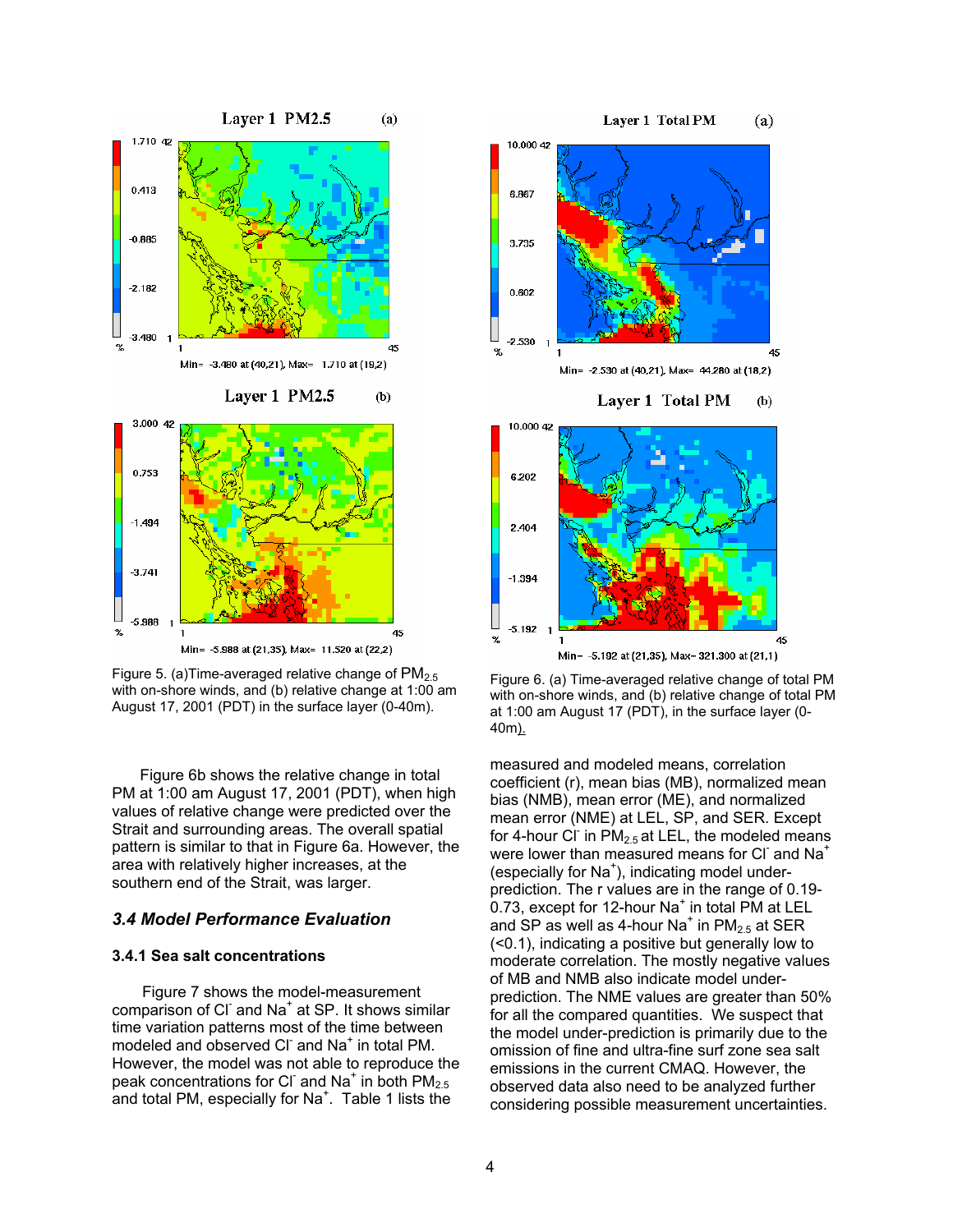

Figure 7.Comparison of simulations with observations at SP: (a) 4-hour CI in PM<sub>2.5</sub>, (b) 4-hour Na<sup>+</sup> in PM<sub>2.5</sub>, (c) 12-hour CI in total PM, and (d) 12-hour Na<sup>+</sup> in total PM.

#### **3.4.2 PM2.5 and its major inorganic species**

Table 2 lists the performance statistics for concentrations of  $PM<sub>2.5</sub>$  and its major inorganic species, with and without sea salt, all sites combined. The concentrations of ASO4, ANH4, ANO3 and  $PM<sub>2.5</sub>$  were overestimated across the domain, which is similar to results shown in Smyth et al. (2006). For all four statistics used here, i.e. MB, NMB, ME, and NME, the lower the absolute value, the better the model performance. Compared to the simulation results without sea salt, all four statistics decreased slightly for concentrations of ASO4, ANH4, ANO3 and  $PM<sub>2.5</sub>$ , after sea salt addition. Overall, it appeared that the addition of sea salt in the current CMAQ version improved the model performance slightly in the Lower Fraser Valley. However, the improvements were small and may not be significant. Nevertheless, the changes that result from enabling the sea salt module are in the right direction. The addition of fine and ultra-fine sea salt emissions from surf zone might result in more Na<sup>+</sup> and Cl<sup>-</sup> available in the model for chemical reactions, which could further improve model performance.

#### **4. SUMMARY AND CONCLUSION**

In the Lower Fraser Valley, the emissions of sea salt exhibited diurnal variations with higher values during early morning hours. The sea salt emissions were stronger in the centers of the northern and southern ends of the Strait of Georgia. On average with on-shore winds, the sea salt aerosol concentration decreased by approximately 80% over areas 20 km inland from those over coastal areas and at heights of 450 m (i.e. within the fifth model layer) from those at the surface.

The simulation results showed that the addition of sea salt leads to a higher relative change in total PM concentrations than in  $PM_{2.5}$ . However, the impact mechanism is different. Total PM concentrations increased at nearly all grids mainly due to the addition of coarse mode sea salt, i.e. ANAK and ACLK, which accounted for more than 90% of the sea salt mass. For  $PM<sub>2.5</sub>$ , the concentration increased slightly over the Strait of Georgia and surrounding areas, and decreased further inland. The effects were primarily through chemical reactions associated with sea salt, which demands further investigation.

The model largely captured the time variations of CI and Na<sup>+</sup> in PM, but under predicted. Our results suggest the need to consider fine and ultrafine sea salt emissions from the surf zone. Furthermore, our statistical analysis suggested that the addition of the sea salt module slightly improved the performance of the current version of CMAQ when it was used to simulate the Pacific 2001 period in the Lower Fraser Valley.